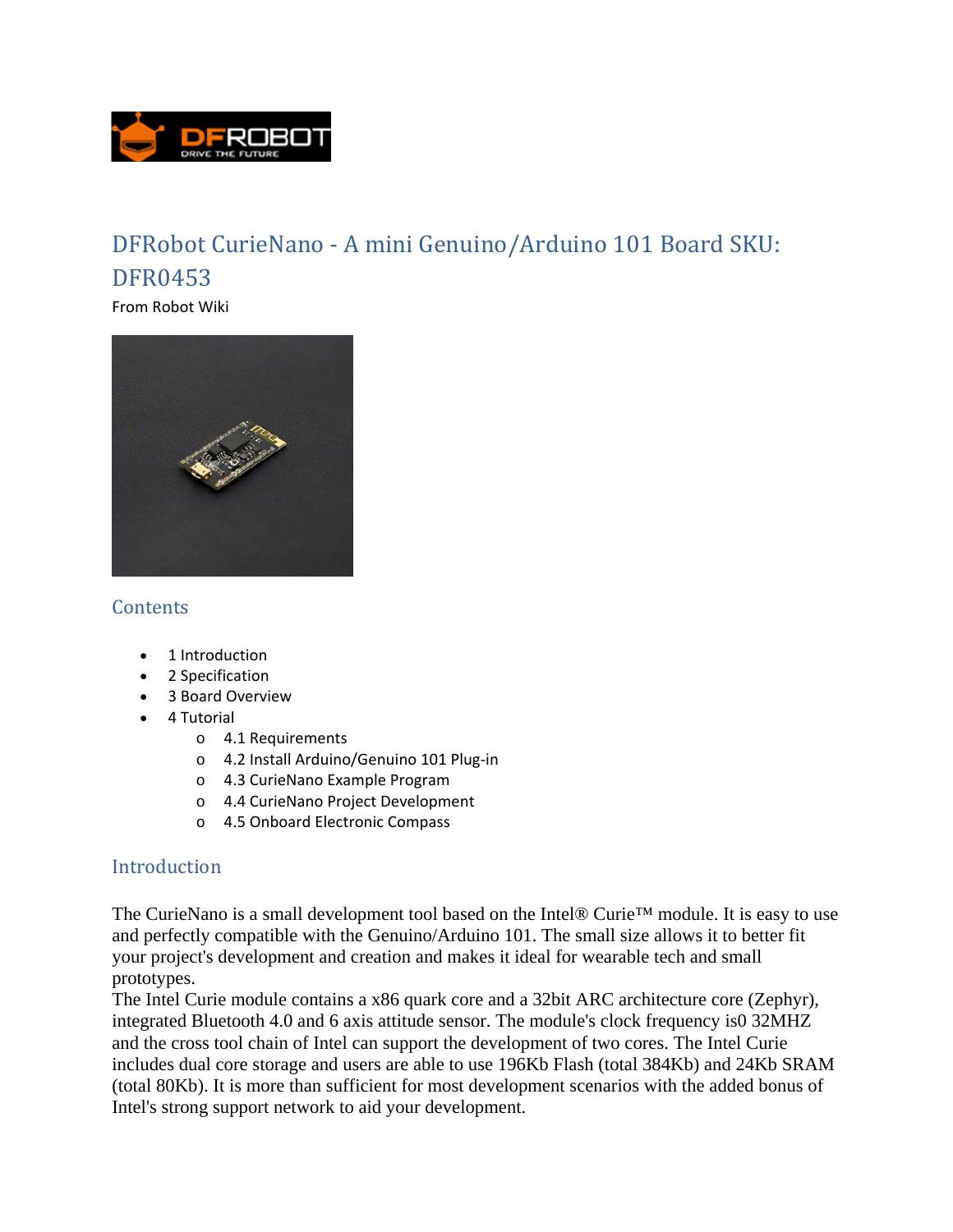# Specification

- Control Chip: Intel Curie
- BAT Port Power Supply Voltage: 3.5V-6.5V
- 5V Port Voltage: 4.5V‐5.5V
- 3V3 Port Voltage: 2.97V‐3.63V
- Digital IO Ports: 15 (including 4 PWM pins D3, D5, D6, D9,)
- Analog IO Input: 6
- IO Port DC Drive Current: 20mA
- Integrated Bluetooth 4.0
- Integrated 6 axis accelerometer and 3 axis electronic compass on board, full inertial navigation
- Onboard boost circuit can provide 1.5A@5v sensor power supply when using lithium battery supply
- Clock speed: 32Mhz
- Compatible with Arduino IDE 1.6.7 or above
- Bootloader: Arduino/Genuino 101

## Board Overview



#### Function Description:

- Onboard D13 LED, ERR and COM light
- Onboard TI TPS61020 boost circuit
- Extended D20 Digital Pin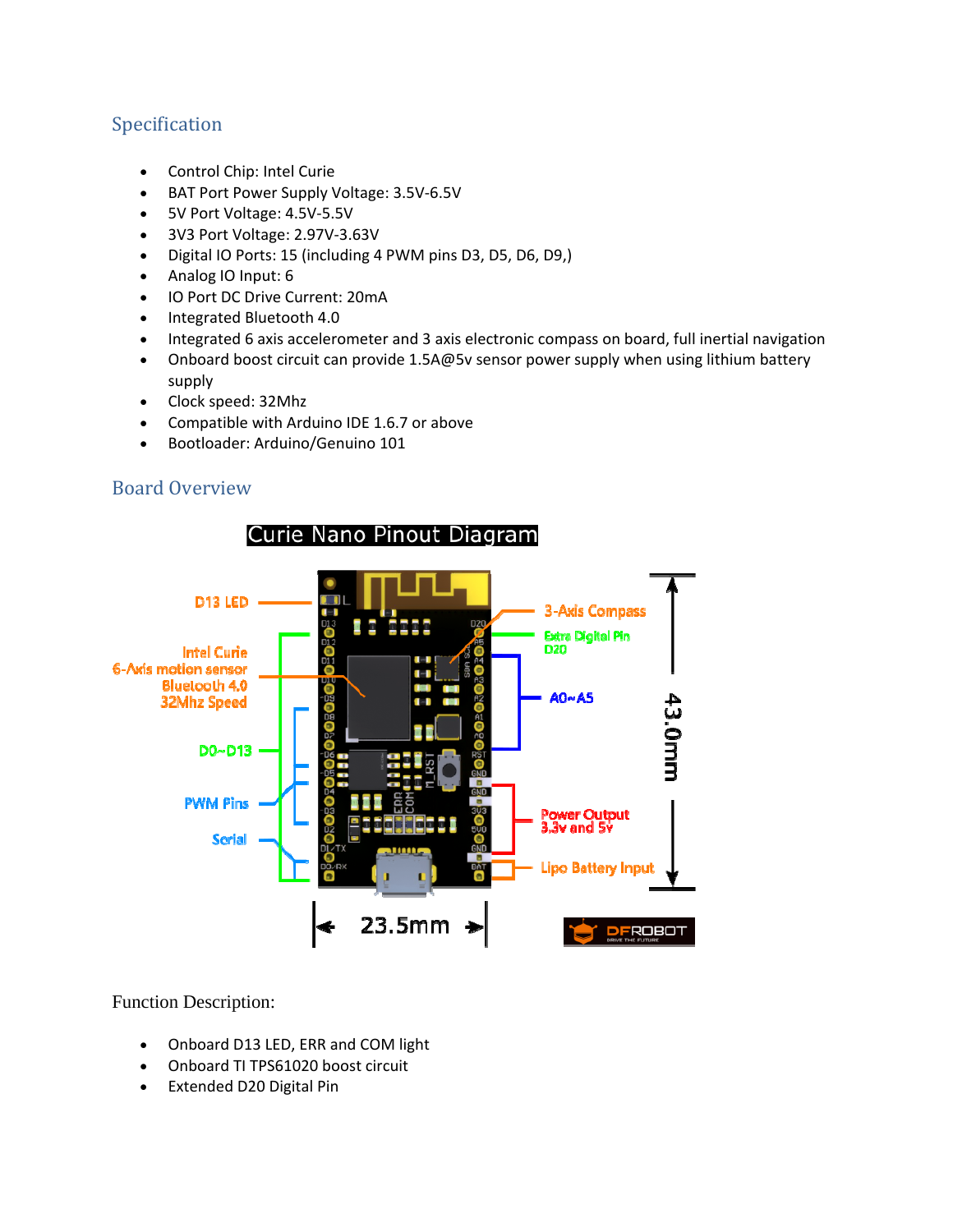#### Tutorial

CurieNano is perfectly compatible with all the features of Arduino/Genuino 101 with the bonus of added features.

#### Requirements

- **Hardware**
	- o CurieNano x1
	- o Micro USB x1
- **•** Software
	- o Arduino IDE V1.6.9 Click to Download Arduino IDE from Arduino<sup>®</sup>

**NOTE**: This is based on the Intel Curie motherboard design. When developing in Arduino IDE you will need to add it's extension plug-in. If you have Arduino 1.6.7 IDE or above, you can skip the reload step.

#### Install Arduino/Genuino 101 Plug-in

Open Arduino IDE, select "Tools" in the menu bar, click "Board" to open the board manager and install the Intel Curie motherboard programming libraries and drivers.

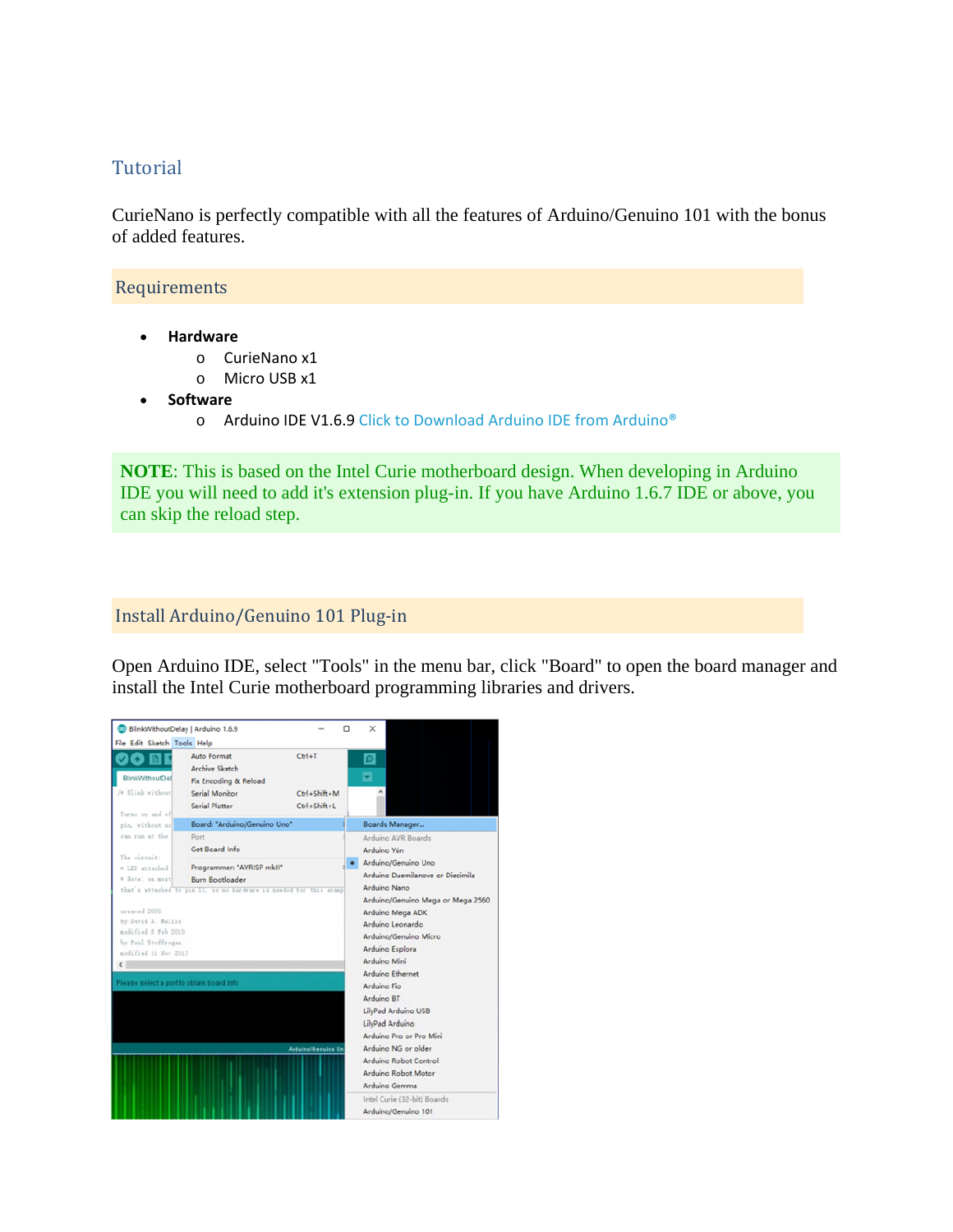In the pop-up window of the board manager find "Intel Curie Boards by Intel version...", at the bottom left, select the latest version of the "select version", and click on install. When it is installed successfully you will see the following image.

| v Filter your search<br>Type All<br>Intel i686 Boards by Intel | $\times$     |
|----------------------------------------------------------------|--------------|
|                                                                |              |
|                                                                | $\wedge$     |
|                                                                |              |
| Boards included in this package:                               |              |
| Edison.<br>More info                                           |              |
|                                                                |              |
|                                                                |              |
| Intel Curie Boards by Intel version 1.0.6 INSTALLED            |              |
| Boards included in this package:<br>Arduino/Genuino 101.       |              |
| More info                                                      |              |
|                                                                |              |
| Select version<br>Install<br>Remove                            |              |
| Atmel AVR Xplained-minis by Atmel University France            |              |
| Boards included in this package:                               |              |
| atmega168pb-xmini, atmega328pb-xmini, atmega328p-xmini.        |              |
| Online help<br>More info                                       |              |
|                                                                |              |
|                                                                | $\checkmark$ |
|                                                                | Close        |

After the successful installation of Intel Curie Boards of plug-in and driver package, you should find Intel Curie in the "Board" menu. You may now program for all based Curie development board.

**Note:** If you want to install the driver manually, it is located in your **C:\Users\YourUserName\AppData\Local\Arduino15\packages\Intel\tools\arduino101loa d\1.6.9+1.24\drivers** folder.

CurieNano Example Program 

Once you have successfully installed the development environment, programming the CurieNano the same as using an Arduino. The following is a brief tutorial:

 Open Arduino IDE and connect the CurieNano using a MicroUSB cable. The system should automatically install Arduino 101 drivers and identify CurieNano COM port at the bottom right of the window.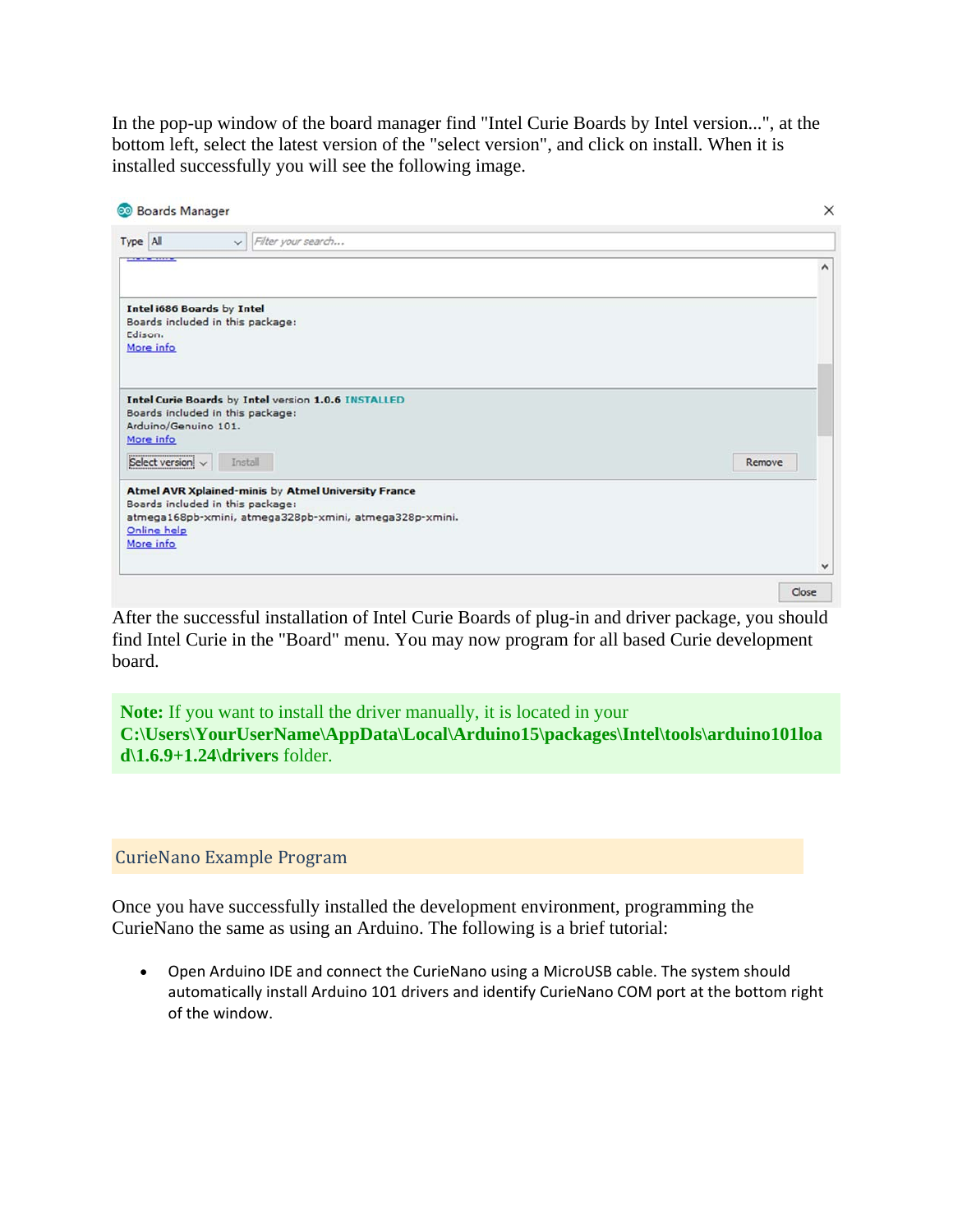

- Open the famous "Blink" Example program. Under "Board" select Arduino 101. Under "port" select the corresponding COM port. Finally click "upload" to upload the sample program.
- If your upload was successful you should see this:

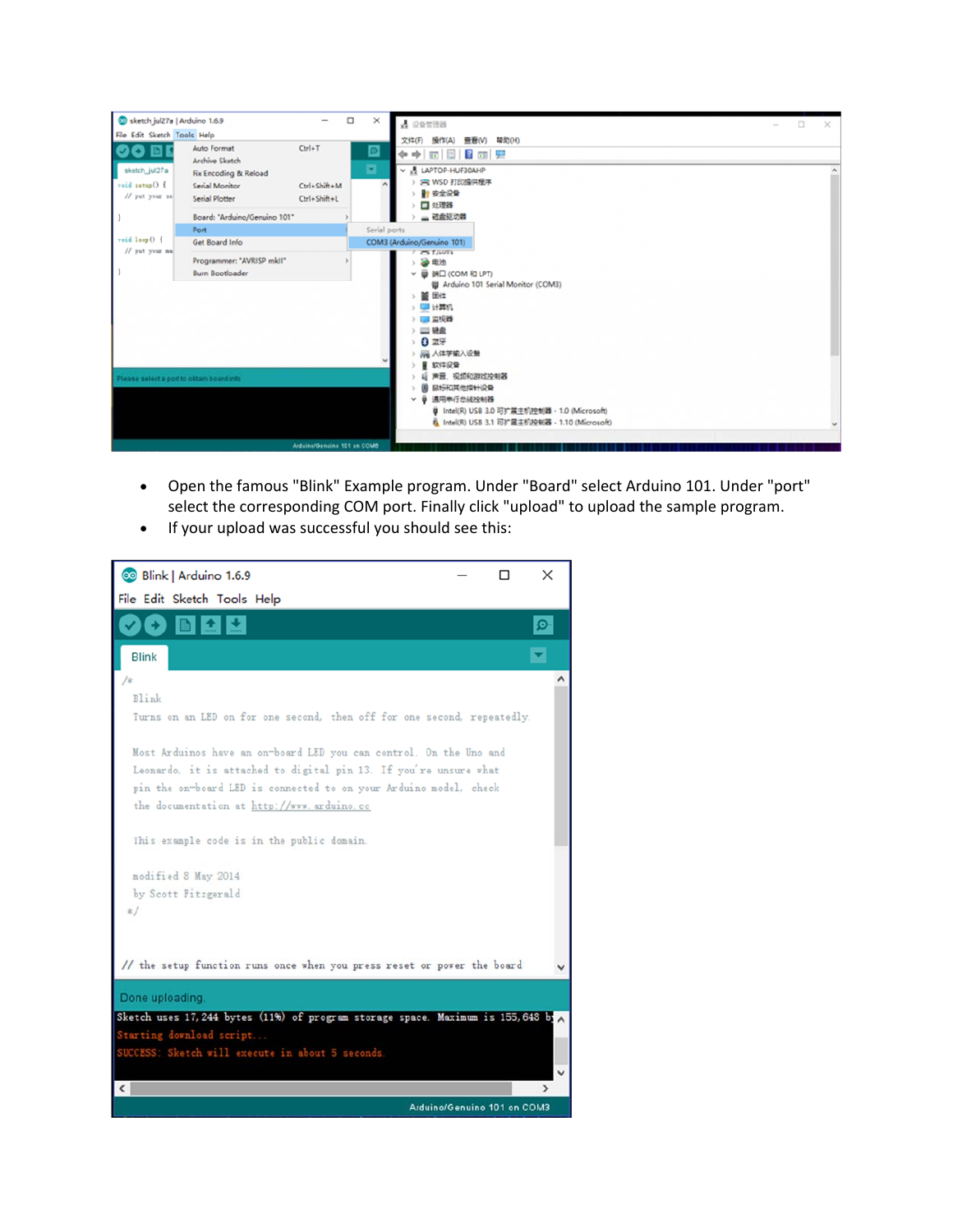**Click to view:CurieNano(Arduino/Genuino 101)Bluetooth, Accelerometer + Gyros cope, and Real-Time Clock Libraries**

**Click to view**:**CurieNano Advanced Tutorial(Step Count,Shock detection and Hea rt Rate Monitor,etc.)**

CurieNano Project Development 

The CurieNano is designed to be compatible with Arduino 101. **Use a 3.7V lithium batterypower to use the Batt interface** Curie is ideal for small prototype projects, such as wearables, IoT Bluetooth sensor nodes and robotics projects**.**

**Onboard Electronic Compass** 

HMC5883L libraries About Library installation.

Download "Arduino-HMC5883L-master.zip" and unpack it, copy the HMC5883L folder to the Libraries folder of Arduino and then open Arduino IDE.

From "File -> Examples -> HMC5883L -> HMC5883L\_compass" to open

"HMC5883L\_compass.ino", select your "board" and "port" and upload to the CurieNano in the same way you uploaded the blink sketch.